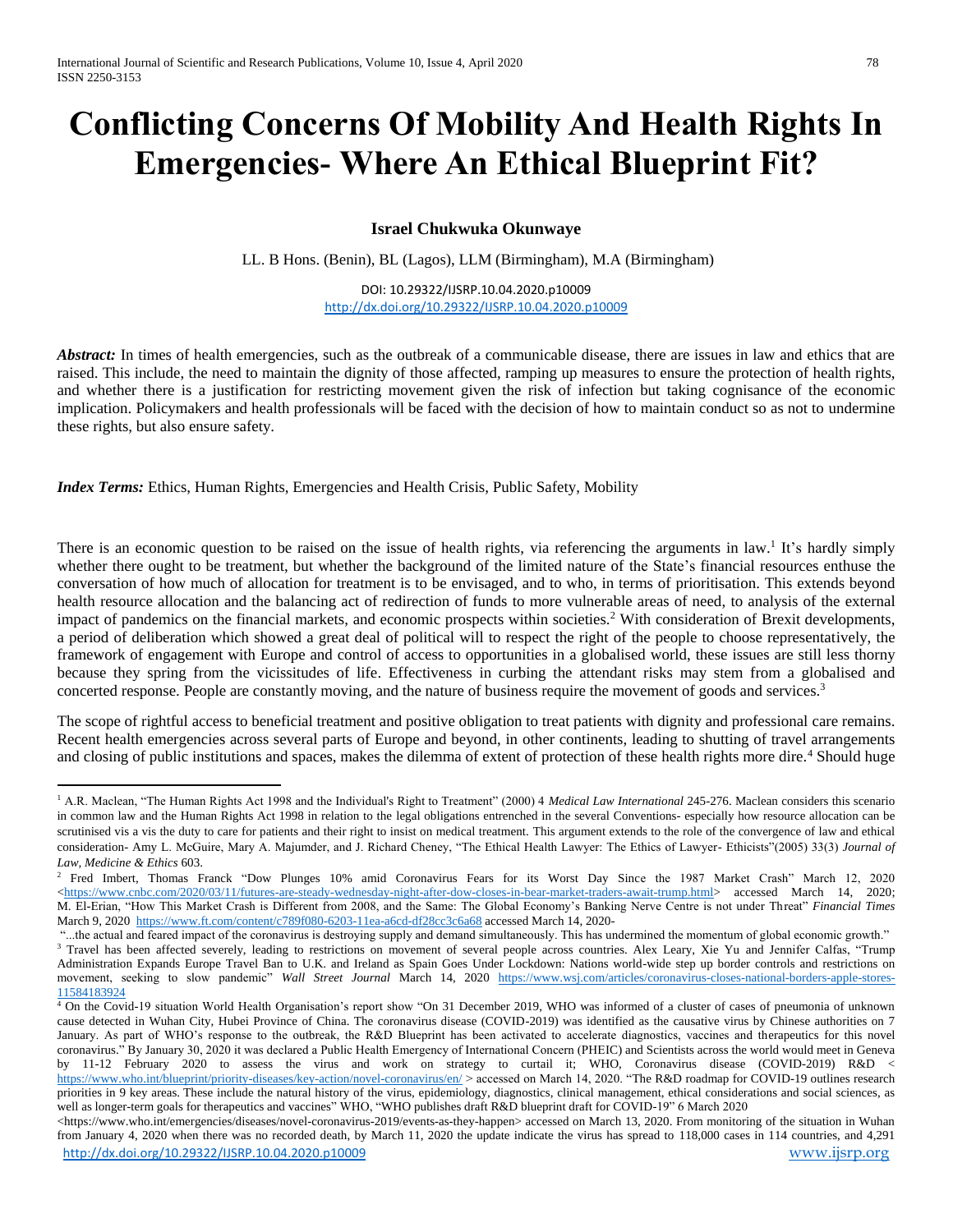cost and lack of practical preparedness erode these daily privileges? Where governments were to take actions to temporary curtail movements, clearly breaching the right of movement of her citizens within communities and their travel to other countries, it is doubtful it would be an unnecessary infringement-5 even if not in a war emergency but a health crisis of which the magnitude was still unravelling, given the highly disruptive nature to public safety and flourishing, albeit for a short time. The other right to live safely by ensuring a protected communal space, though subtle, has to also be guaranteed. Whilst health is given its due, there is also the undertones for financial stability, and perhaps more significantly a respect for and preservation of human lives. Both Bioethicists and Christian theological ethicists would be concerned with treating patients with dignity even in times of emergencies, which could mean respect for their belief system such as belief in God and the potency of prayer, not just as an afterthought but a pre-emptive response; then chaplaincy and institutional structures needs to exist to affirm that.<sup>6</sup> Proactive measures such as these then, which involves the acknowledgment of personal preference, autonomy, and human conditioning, can be viewed with less scepticism. Its' been argued a minute level of scepticism might be helpful in some cases,<sup>7</sup> but sound value based ethics could form the basis of a review whether response has been appropriate and efficient in light of capacity to deliver healthcare, human dignity upheld, recommended and approved medications used, and especially whether respect for engrained rights has been observed. And where rights have been limited as a matter of consensus and professional opinion, access to the right to treatment must have been void of tribal inclinations, societal class prejudices, and individual complacency as a result of lack of training.

Again, one may think the right of movement entirely sacrosanct, well that remains to be so in war-like emergencies- as they ponder and shudder at the thought of been hurled off their favourite tea or coffee sweet spot, by security and enforcement agents, where there is the slightest indication of a flu-like symptom.<sup>8</sup> Apprehension may mellow where it to be revealed their health was of utmost concern. But, is the State to be paternalistic in approach or rather trust the instinct of the individual to seek their own healthcare, even if it means veering to the edgy cliff, and could drop? However, of note is, the denial of the individual's right to movement in a health emergency do not equate to a guarantee of access to treatment where fund is not infinite. The patient soon discovers the sudden and real possibility of a loss of rights at both ends of the stick. Maclean, puts it this way, "It may be, that to do justice to the individual's human rights the courts will have to look beyond the immediate resource allocation decision and consider the overall funding question."<sup>9</sup> He however conceded, "the right to life creates a powerful claim that resources should be diverted towards life-preserving and life-saving treatment and away from other therapies", whether the patient has the right to choose what manner of life-saving therapy is another issue. $10$ 

<sup>10</sup> Maclean Ibid 263.

1

people have lost their lives; WHO, "WHO Director-General's opening remarks at the media briefing on COVID-19", 11 March 2020 [<https://www.who.int/dg/speeches/detail/who-director-general-s-opening-remarks-at-the-media-briefing-on-covid-19---11-march-2020](https://www.who.int/dg/speeches/detail/who-director-general-s-opening-remarks-at-the-media-briefing-on-covid-19---11-march-2020) > accessed on March 13, 2020.  $5$  Article 13, 20 and 27, has to be read in conjunction with Article 29 and 30 UDHR- both the right to freedom of movement within and without a country, and the right to gather in community peacefully and to share of her culture and arts, is however "subject only to such limitations as are determined by law solely for the purpose of securing due recognition and respect for the rights and freedoms of others and of meeting the just requirements of morality, public order and the general welfare in a democratic society." UDHR,<https://www.un.org/en/universal-declaration-human-rights/> accessed March 12, 2020. Similarly, Article 3,8 Human Rights Act 1998 UK allows for adjustments or amendments by legislation to 'Convention Rights' and freedoms, as well as for the Courts to make judicial pronouncement as it may find appropriate in society. With Brexit deliberation and frequent health emergencies as Covid-19, it is feasible to anticipate legislative steps to balance protection of rights movement and societal integration and guarantee public safety. For EU States, *Protocol No. 4 to the Convention for the Protection of Human Rights and Fundamental Freedoms securing certain rights and freedoms other than those already included in the Convention and in the First Protocol thereto Strasbourg, 16.IX.1963*: Article 2 (1)-(2) provides for the rights to movement in residence and outside the country, but subsection 3 and 4, introduces the caveat for emergencies that allows the government to act in interest of public safety, for the protection of health- "No restrictions shall be placed on the exercise of these rights other than such as are in accordance with law and are necessary in a democratic society in the interests of national security or public safety, for the maintenance of order public, for the prevention of crime, for the protection of health or morals, or for the protection of the rights and freedoms of others." This is not a destruction of right but a logical step to protect and enhance the right, because an individual's freedom has to be viewed in the context of lack of intrusion by another. *Convention for the Protection of Human Rights and Fundamental Freedoms Rome, 4.XI.1950 < [https://www.echr.coe.int/Documents/Convention\\_ENG.pdf>](https://www.echr.coe.int/Documents/Convention_ENG.pdf):* Articles 11(2), 15(1),17,18 the combined effect forbids the destruction of these convention rights but envisages a situation the exigencies require the life of a nation, safety, peaceful co-existence for the State to act in her best interest to restrict the prescribed rights.

<sup>6</sup> Jim Q. Ho, Christopher D. Nguyen, Richard Lopes, Stephen C. Ezeji-Okoye, and Ware G. Kuschner "Spiritual Care in the Intensive Care Unit: A Narrative Review" (2018) 33(5) *Journal of Intensive Care Medicine* 279-287.

<sup>7</sup> Cynthia L. Rigby, "Stepping into the Madness: On Being Sceptical, Doing Justice, and Hoping Against Hope" (2015) 28(2) *Studies in Christian Ethics* 175 –186; Jim Q. Ho, and others, *Spiritual Care in the Intensive Care Unit* Ibid.

*Cynthia Rigby*, takes the view Christian values (Reformed) should allow for scepticism of belief in its traditional ethics- for disbelief and unknowing. In my opinion, Christian ethics present a concrete value stance, based on belief in God and of His goodness, and a respect for human life and need for dignity, as well as the protection of the rights of the vulnerable, else such a person stands the risk of spiritual judgement form God. This view also filters into the insistence, as a matter of taking human responsibility, for doctors to exercise due care to their patients. *Jim Q. Ho and others*, write spiritual care has a positive role in healthcare delivery, they caution those responsible- "Rather than emphasizing biomedical facts or manipulating spiritual beliefs to reinforce their argument, which may provoke distrust and are often futile, physicians could instead try to explore and understand their spiritual views. Once the patient's or family's views have been clarified, the physician could then find common ground to align with the view and share hope" p.284. I have argued in another place natural rights are God-given to a human, and inalienable, which should be protected [Israel Okunwaye, "A Jurisprudential Quagmire on Definition of 'Rights'- Human or Legal, Both or Neither? To What Divine and Constructive Purpose in Society?" (2017) 4(2) *IJLLJS* 23].

<sup>&</sup>lt;sup>8</sup> "Conflating health and safety is not just a post-9/11 phenomenon, but the events of 9/11 have made this conflation more apparent and more dangerous to human rights", P.335- George J. Annas, "Ebola and Human Rights: Post-9/11 Public Health and Safety in Epidemics" (2016) 42 *American Journal of Law & Medicine* 333- 355. Furthermore, Annas suggests "With the Ebola epidemic, there is an ethical obligation to treat people who have the disease, and to try to halt its spread" P.353. <sup>9</sup> Maclean, *Individual's Right to Treatment* P.263.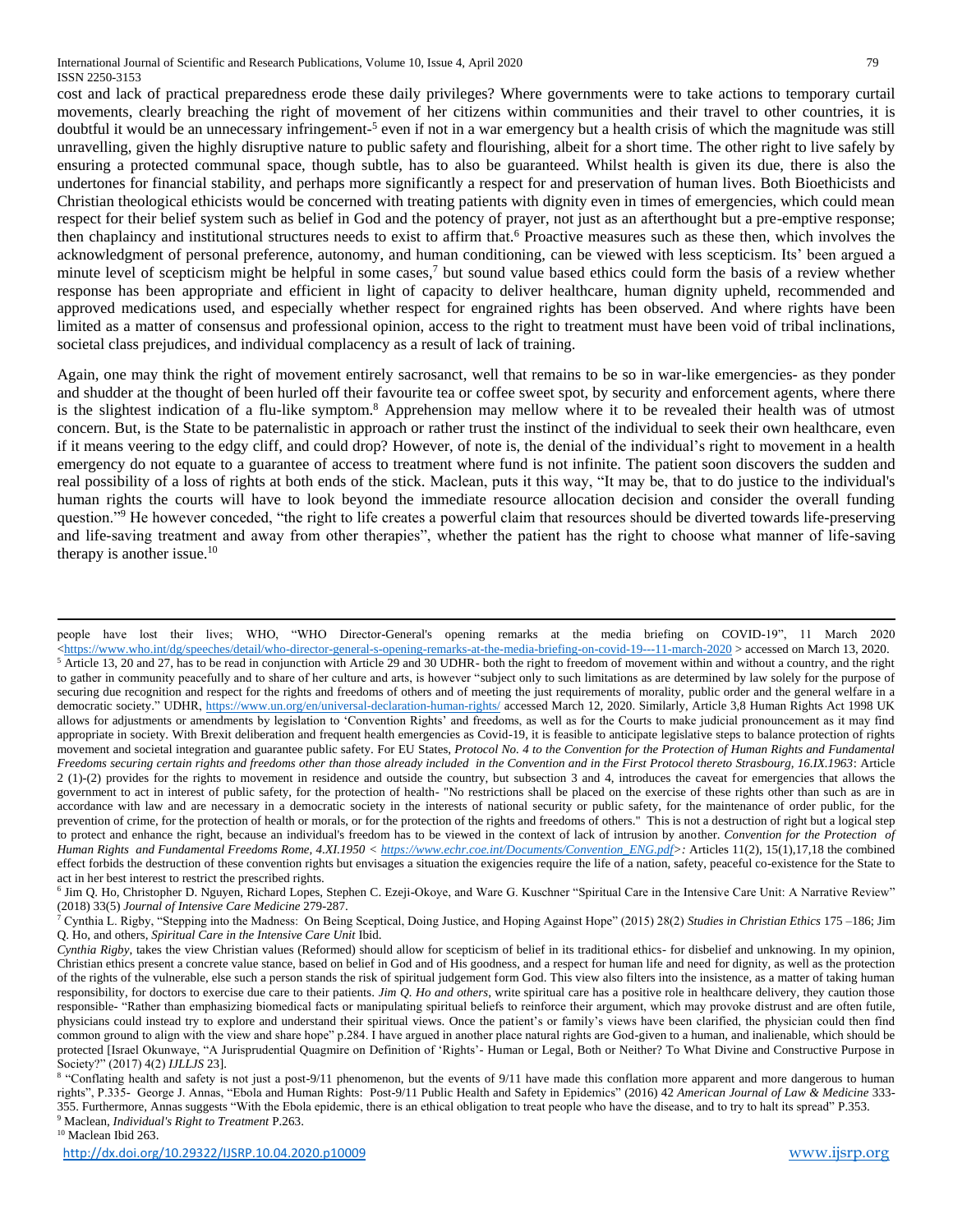International Journal of Scientific and Research Publications, Volume 10, Issue 4, April 2020 80 ISSN 2250-3153

Mobility concerns may have to be relegated in the hierarchy of needs to meet in emergencies, to prioritize health- it's not a case of a denial of rights but rather a scrutinising of best outcomes; how for instance out of two rights one has to take precedence, mobility right may have to give way to a medical priviledge to professional treatment, even it means being confined for a short period of time. The right to treatment has to be considered in the broader spectrum,<sup>11</sup> of whether the State has granted taking legislative steps to preserve that opportunity and the extent to which, and also in the context of the financial power for allocation for health services, or the individual's capacity and freedom to secure their priviledge through self-funding. Also, in terms of the duty to care with the acceptable professional standard and enabling access to treatment without discrimination. In such circumstances of strategic disease control, it is argued human rights is not restrained but enhanced through protection and access to treatment. This is because there may be a credible reason for containment of many in a community at a particular time of crisis, and towards professional care, but to also ensure there is not a freedom expressed to also affect others' right to life and well-being. It becomes a contextualisation of communal rights, an individual's rights enabling another individual's rights- creating a situation that helps deal with the spread of infection that threatens life. When there is a virus which by nature is communicable, the apprehension comes from the need to maintain public safety as well as provide standard treatment as required to a patient in the same breadth, whilst it may be rightly perceived in some quarters as the patient being locked up, the broad consensus is one of curtailment of the disease from spreading, and if need be for as long as necessary to restrain movement.<sup>12</sup> If the vulnerable in the population is to survive in a health crisis, they must not be left only to their self-help measures, but access to treatment would need to be readily accessible, and that includes providing accurate health information and counselling, medical testing opportunities, approved medication, and a comprehensive monitoring strategy; to secure their rights in a democratic society and others, so together as the global community can be empowered to flourish and enjoy the benefits of migration.

## **About Author:**

*Israel Chukwuka Okunwaye LLB, BL, LLM, MA*, is an Author and Christian Speaker. He facilitates an online project and blog, Zucchini Advocacy Initiative. His interests are in Ethics, Human Rights and Social Justice. He has worked with the National Human Rights Commission, Abuja, and Citizens Advice Bureau, Dudley. He has postgraduate degrees, in Law from Nigeria Law School, Lagos; Birmingham Law School; and in Evangelical and Charismatic Studies from the School of Philosophy, Theology and Religion, University of Birmingham UK. He also has a first degree from the University of Benin, Nigeria.

Correspondence:

Email: [israelokunwaye@yahoo.com;](mailto:israelokunwaye@yahoo.com) website: [www.zucchiniadvocacy.com.](http://www.zucchiniadvocacy.com/) 27 Old Gloucester Street, London, WC1N 3AX

## BIBLIOGRAPHY

 $\ddot{\phantom{a}}$ 

A.R. Maclean, "The Human Rights Act 1998 and the Individual's Right to Treatment" (2000) 4 *Medical Law International* 245-276.

Amy L. McGuire, Mary A. Majumder, and J. Richard Cheney, "The Ethical Health Lawyer: The Ethics of Lawyer- Ethicists" (2005) 33(3) *Journal of Law, Medicine & Ethics* 603.

Alex Leary, Xie Yu and Jennifer Calfas, "Trump Administration Expands Europe Travel Ban to U.K. and Ireland as Spain Goes Under Lockdown: Nations world-wide step up border controls and restrictions on movement, seeking to slow pandemic" *Wall Street Journal* March 14, 2020<https://www.wsj.com/articles/coronavirus-closes-national-borders-apple-stores-11584183924> .

Convention for the Protection of Human Rights and Fundamental Freedoms Rome, 4.XI.1950 < [https://www.echr.coe.int/Documents/Convention\\_ENG.pdf>](https://www.echr.coe.int/Documents/Convention_ENG.pdf).

Jim Q. Ho, Christopher D. Nguyen, Richard Lopes, Stephen C. Ezeji-Okoye, and Ware G. Kuschner "Spiritual Care in the Intensive Care Unit: A Narrative Review" (2018) 33(5) *Journal of Intensive Care Medicine* 279-287.

Cynthia L. Rigby, "Stepping into the Madness: On Being Sceptical, Doing Justice, and Hoping Against Hope" (2015) 28(2) *Studies in Christian Ethics* 175 –186.

<sup>&</sup>lt;sup>11</sup> George J. Annas, *Ebola and Human Rights P.* 353-354- "The Ebola experience suggests four principles that should guide a public health/human rights response to future epidemics: 1. Prevention should remain the primary goal so that research and other non-treatment interventions should not be pursued if they make prevention efforts less effective; 2. Government has the primary responsibility for the health of the people, and therefore must follow basic human rights, including nondiscrimination, the right to health, and special protections for women and children; 3. Interventions should be sustainable and contribute to building a healthcare system and healthcare infrastructure, not increasing silos. 4. There are no disaster exceptions to informed consent for research."

<http://dx.doi.org/10.29322/IJSRP.10.04.2020.p10009> [www.ijsrp.org](http://ijsrp.org/) <sup>12</sup> Peter Moszynski, "Doctors Disagree over Detention of Patients with Extensively Drug Resistant Tuberculosis" (2007) 334(7587) *British Medical Journal* 228.